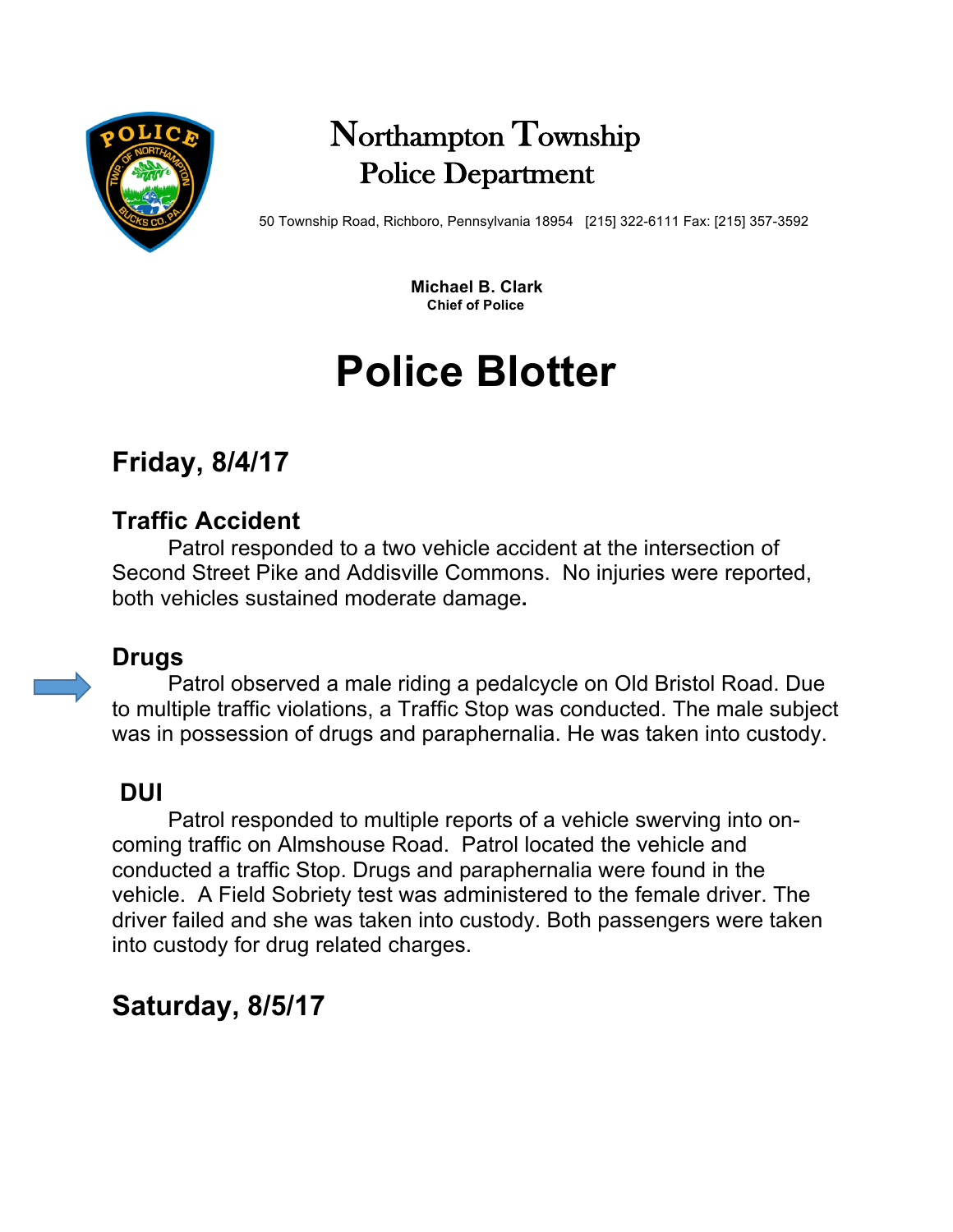#### **Accident**

Patrol responded to a two vehicle accident at the intersection of Second Street Pike and New Road. No injuries were reported, both vehicles sustained minor damage,

#### **Accident**

Patrol responded to Holland Road and Churchville La. for a two vehicle accident. Both drivers were transported to the hospital due to injuries, both vehicles were towed.

#### **Vandalism**

Complainant reports finding tire tracks on the front lawn of his property.

## **Sunday, 8/6/17**

#### **DUI**

Patrol observed a vehicle traveling on Second Street Pike not utilizing proper turn signals. A Traffic Stop was conducted and a strong odor of burnt marijuana was detected. A Field Sobriety test was administered and failed by the male driver. He was taken into custody. Charges pending lab results.

#### **Accident**

Patrol responded to a two vehicles accident at the intersection of W. Bristol Road and Hatboro Road. No injuries were reported, both vehicles sustained minor damage.

# **Monday, 8/7/17**

#### **Accident**

Patrol responded to a two vehicle accident at the intersection of Second Street Pike and Almshouse Road. No injuries were reported, both vehicles sustained minor damage.